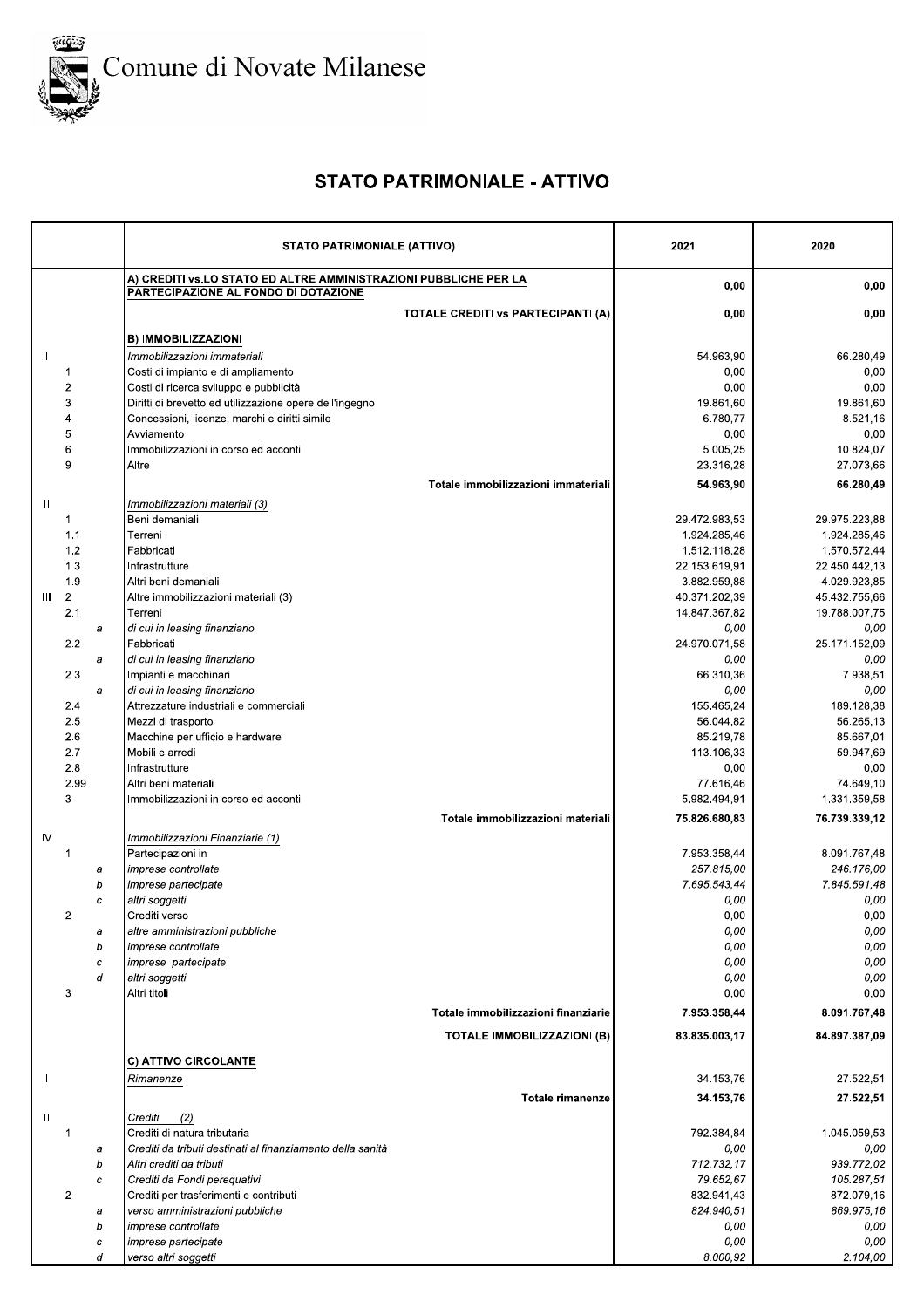

## **STATO PATRIMONIALE - ATTIVO**

|                |   | <b>STATO PATRIMONIALE (ATTIVO)</b>                                 | 2021           | 2020          |
|----------------|---|--------------------------------------------------------------------|----------------|---------------|
| 3              |   | Verso clienti ed utenti                                            | 431.541,88     | 291.071,75    |
| 4              |   | Altri Crediti                                                      | 832.675,49     | 1.130.293,15  |
|                | a | verso l'erario                                                     | 1.172,36       | 0,00          |
|                | b | per attività svolta per c/terzi                                    | 77.099,56      | 0.00          |
|                | c | altri                                                              | 754.403,57     | 1.130.293,15  |
|                |   | <b>Totale crediti</b>                                              | 2.889.543,64   | 3.338.503,59  |
| $\mathbf{III}$ |   | Attività finanziarie che non costituiscono immobilizzi             |                |               |
|                |   | Partecipazioni                                                     | 0,00           | 0,00          |
| 2              |   | Altri titoli                                                       | 0,00           | 0,00          |
|                |   | Totale attività finanziarie che non costituiscono immobilizzazioni | 0,00           | 0,00          |
| IV             |   | Disponibilità liquide                                              |                |               |
|                |   | Conto di tesoreria                                                 | 14.133.425,83  | 11.555.826,44 |
|                | а | Istituto tesoriere                                                 | 14.133.425,83  | 11.555.826,44 |
|                | b | presso Banca d'Italia                                              | 0,00           | 0,00          |
| $\overline{2}$ |   | Altri depositi bancari e postali                                   | 26.176,61      | 14.197,26     |
| 3              |   | Denaro e valori in cassa                                           | 0,00           | 0,00          |
| 4              |   | Altri conti presso la tesoreria statale intestati all'ente         | 0,00           | 0,00          |
|                |   | Totale disponibilità liquide                                       | 14.159.602,44  | 11.570.023,70 |
|                |   | TOTALE ATTIVO CIRCOLANTE (C)                                       | 17.083.299,84  | 14.936.049,80 |
|                |   | <b>IRATEI E RISCONTI</b>                                           |                |               |
|                |   | Ratei attivi                                                       | 343,23         | 4.345,22      |
| $\overline{2}$ |   | Risconti attivi                                                    | 34.292,05      | 14.200,18     |
|                |   | <b>TOTALE RATEI E RISCONTI (D)</b>                                 | 34.635,28      | 18.545,40     |
|                |   | TOTALE DELL'ATTIVO (A+B+C+D)                                       | 100.952.938,29 | 99.851.982,29 |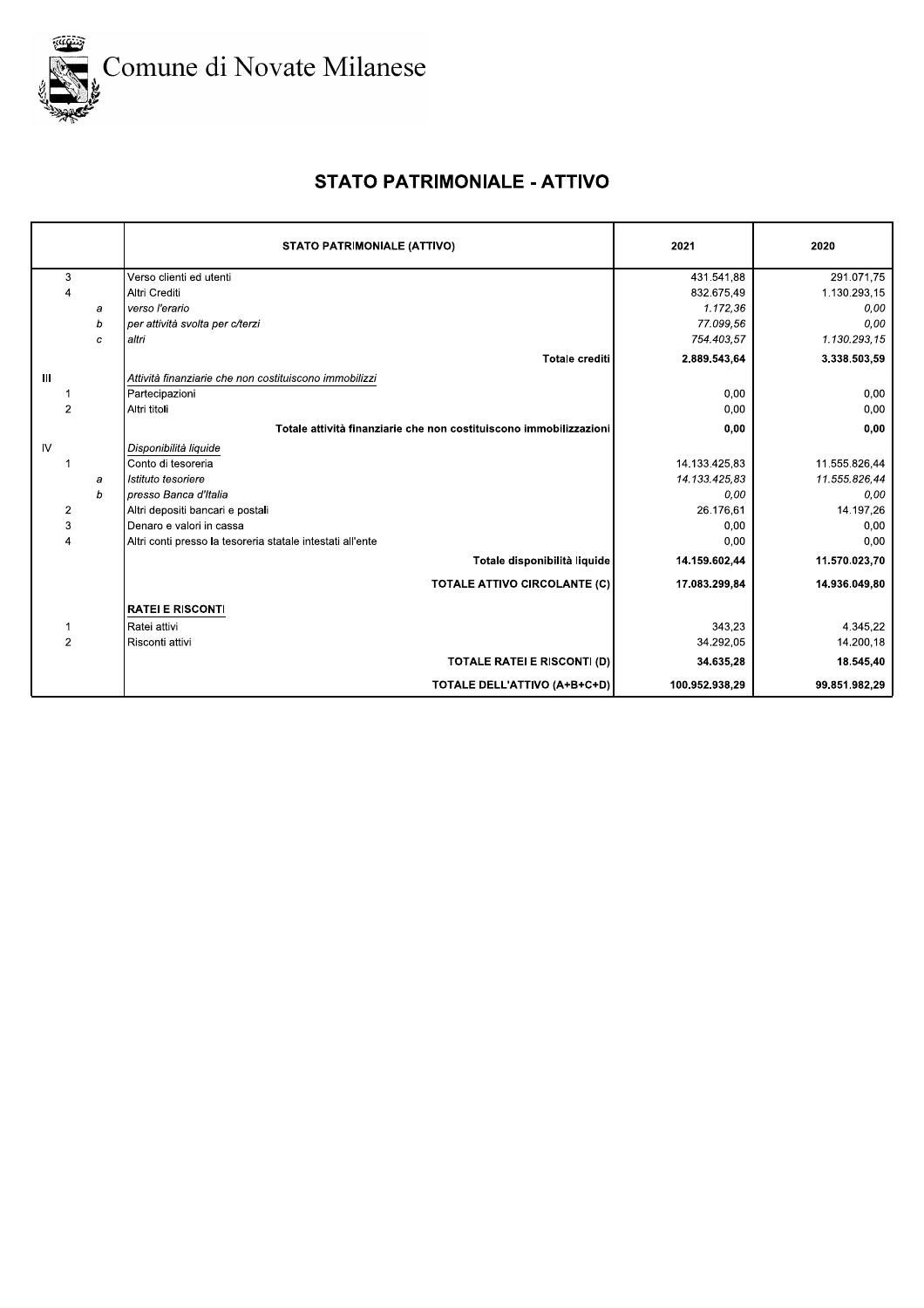

## **STATO PATRIMONIALE - PASSIVO**

|                         |        | <b>STATO PATRIMONIALE (PASSIVO)</b>                                                          | 2021                         | 2020                         |
|-------------------------|--------|----------------------------------------------------------------------------------------------|------------------------------|------------------------------|
|                         |        | A) PATRIMONIO NETTO                                                                          |                              |                              |
|                         |        | Fondo di dotazione                                                                           | 1.300.000,00                 | 1.300.000,00                 |
| Ш                       |        | Riserve                                                                                      | 83.934.851,98                | 82.162.184,40                |
|                         | b      | da capitale                                                                                  | 10.395.883.19                | 10.373.837,68                |
|                         | C      | da permessi di costruire                                                                     | 5.817.550,13                 | 22.066.718,86                |
|                         | d      | riserve indisponibili per beni demaniali e patrimoniali indisponibili e per i beni culturali | 48.633.499,41                | 49.118.212,82                |
|                         | е<br>f | altre riserve indisponibili<br>altre riserve disponibili                                     | 609.025,61<br>18.478.893,64  | 603.415,04<br>0,00           |
| Ш                       |        | Risultato economico dell'esercizio                                                           | -957.379,92                  | 1.794.427,26                 |
| IV                      |        | Risultati economici di esercizi precedenti                                                   | 2.409.696,93                 | 1.048.102,88                 |
| $\vee$                  |        | Riserve negative per beni indisponibili                                                      | 0,00                         | 0,00                         |
|                         |        | <b>TOTALE PATRIMONIO NETTO (A)</b>                                                           | 86.687.168,99                | 86.304.714,54                |
|                         |        | <b>B) FONDI PER RISCHI ED ONERI</b>                                                          |                              |                              |
| 1                       |        | Per trattamento di quiescenza                                                                | 0,00                         | 0,00                         |
| $\overline{2}$<br>3     |        | Per imposte<br>Altri                                                                         | 0,00<br>1.499.241,37         | 0,00<br>755.262,78           |
|                         |        | <b>TOTALE FONDI RISCHI ED ONERI (B)</b>                                                      | 1.499.241,37                 | 755.262,78                   |
|                         |        | C) TRATTAMENTO DI FINE RAPPORTO                                                              |                              |                              |
|                         |        | TOTALE T.F.R. (C)                                                                            | 0,00                         | 0,00                         |
|                         |        | $D)$ DEBITI $(1)$                                                                            |                              |                              |
| 1                       |        | Debiti da finanziamento                                                                      | 0,00                         | 0,00                         |
|                         | a      | prestiti obbligazionari                                                                      | 0,00                         | 0,00                         |
|                         | b      | v/ altre amministrazioni pubbliche                                                           | 0,00                         | 0,00                         |
|                         | с      | verso banche e tesoriere                                                                     | 0,00                         | 0,00                         |
|                         | d      | verso altri finanziatori                                                                     | 0,00                         | 0,00                         |
| 2<br>3                  |        | Debiti verso fornitori<br>Acconti                                                            | 3.347.878,26<br>0,00         | 4.115.365,83<br>0,00         |
| $\overline{\mathbf{4}}$ |        | Debiti per trasferimenti e contributi                                                        | 296.526,30                   | 190.878,68                   |
|                         | а      | enti finanziati dal servizio sanitario nazionale                                             | 0,00                         | 0,00                         |
|                         | b      | altre amministrazioni pubbliche                                                              | 91.065,77                    | 2.024,42                     |
|                         | с      | <i>imprese controllate</i>                                                                   | 0,00                         | 0,00                         |
|                         | d      | <i>imprese partecipate</i>                                                                   | 0,00                         | 0,00                         |
| 5                       | е      | altri soggetti<br>Altri debiti                                                               | 205.460,53<br>590.971,74     | 188.854,26<br>532.491,88     |
|                         | а      | tributari                                                                                    | 183.415,81                   | 188.796,73                   |
|                         | b      | verso istituti di previdenza e sicurezza sociale                                             | 24.331,54                    | 27.287,13                    |
|                         | с      | per attività svolta per c/terzi (2)                                                          | 66.635,78                    | 0,00                         |
|                         | d      | altri                                                                                        | 316.588.61                   | 316.408.02                   |
|                         |        | <b>TOTALE DEBITI (D)</b>                                                                     | 4.235.376,30                 | 4.838.736,39                 |
|                         |        | E) RATEI E RISCONTI E CONTRIBUTI AGLI INVESTIMENTI                                           |                              |                              |
|                         |        | Ratei passivi                                                                                | 424.399,97                   | 23.383,37                    |
| $\mathbf{H}$<br>1       |        | Risconti passivi<br>Contributi agli investimenti                                             | 8.106.751,66<br>7.032.364,33 | 7.929.885,21<br>6.848.054.64 |
|                         | a      | da altre amministrazioni pubbliche                                                           | 1.872.199,70                 | 1.400.558,99                 |
|                         | b      | da altri soggetti                                                                            | 5.160.164,63                 | 5.447.495,65                 |
| 2                       |        | Concessioni pluriennali                                                                      | 821.122,96                   | 762.304,08                   |
| 3                       |        | Altri risconti passivi                                                                       | 253.264,37                   | 319.526,49                   |
|                         |        | <b>TOTALE RATEI E RISCONTI (E)</b>                                                           | 8.531.151,63                 | 7.953.268,58                 |
|                         |        | TOTALE DEL PASSIVO (A+B+C+D+E)<br><b>CONTI D'ORDINE</b>                                      | 100.952.938,29               | 99.851.982.29                |
| 1)                      |        | Impegni su esercizi futuri                                                                   | 4.743.393,13                 | 2.092.566,32                 |
| 2)                      |        | Beni di terzi in uso                                                                         | 0,00                         | 0,00                         |
| 3)                      |        | Beni dati in uso a terzi                                                                     | 0,00                         | 0,00                         |
| 4)                      |        | Garanzie prestate a amministrazioni pubbliche                                                | 0,00                         | 0,00                         |
| 5)                      |        | Garanzie prestate a imprese controllate                                                      | 0,00                         | 0,00                         |
| 6)                      |        | Garanzie prestate a imprese partecipate                                                      | 0,00<br>0,00                 | 0,00<br>0,00                 |
| 7)                      |        | Garanzie prestate a altre imprese                                                            |                              |                              |
|                         |        | <b>TOTALE CONTI D'ORDINE</b>                                                                 | 4.743.393,13                 | 2.092.566,32                 |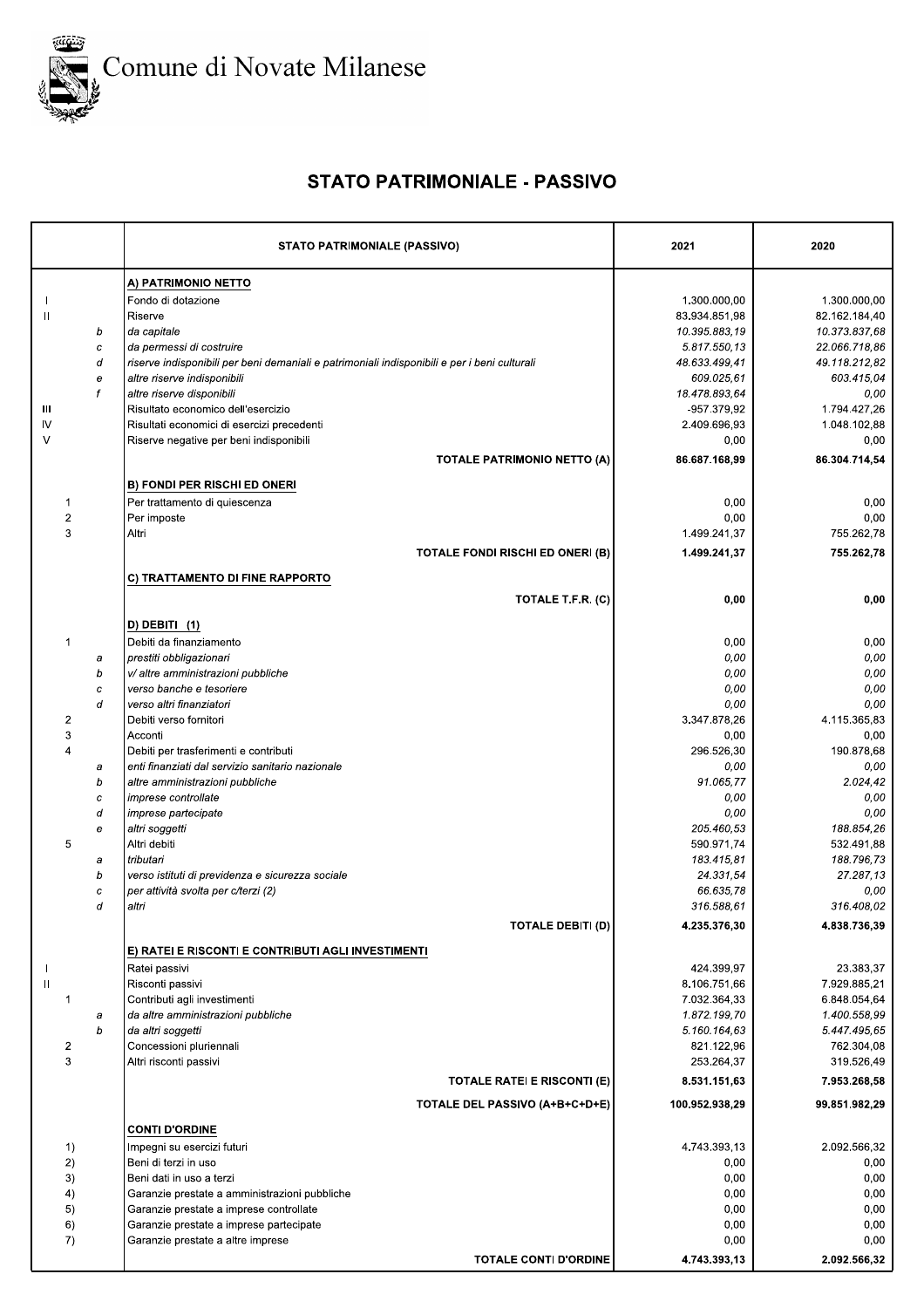

# Comune di Novate Milanese

### **CONTO ECONOMICO**

|                |                  | <b>CONTO ECONOMICO</b>                                                    | 2021           | 2020          |
|----------------|------------------|---------------------------------------------------------------------------|----------------|---------------|
|                |                  | A) COMPONENTI POSITIVI DELLA GESTIONE                                     |                |               |
| $\mathbf{1}$   |                  | Proventi da tributi                                                       | 8.661.255,93   | 8.730.346,22  |
| $\overline{2}$ |                  | Proventi da fondi perequativi                                             | 2.634.983,68   | 2.616.263,31  |
| 3              |                  | Proventi da trasferimenti e contributi                                    | 1.722.946,45   | 2.562.292,38  |
|                | a                | Proventi da trasferimenti correnti                                        | 1.317.365,47   | 2.245.075,59  |
|                | b                | Quota annuale di contributi agli investimenti                             | 405.580,98     | 317.216,79    |
|                | $\boldsymbol{c}$ | Contributi agli investimenti                                              | 0,00           | 0,00          |
| 4              |                  | Ricavi delle vendite e prestazioni e proventi da servizi pubblici         | 2.311.388,02   | 1.852.371,93  |
|                | a                | Proventi derivanti dalla gestione dei beni                                | 1.710.211,59   | 1.451.248,08  |
|                | b                | Ricavi della vendita di beni                                              | 0,00           | 0,00          |
|                | c                | Ricavi e proventi dalla prestazione di servizi                            | 601.176,43     | 401.123.85    |
| 5              |                  | Variazioni nelle rimanenze di prodotti in corso di lavorazione, etc (+/-) | 0,00           | 0,00          |
| 6              |                  | Variazione dei lavori in corso su ordinazione                             | 0,00           | 0,00          |
| $\overline{7}$ |                  | Incrementi di immobilizzazioni per lavori interni                         | 0,00           | 0,00          |
| 8              |                  | Altri ricavi e proventi diversi                                           | 556.578,76     | 761.158,08    |
|                |                  | TOTALE COMPONENTI POSITIVI DELLA GESTIONE (A)                             | 15.887.152,84  | 16.522.431,92 |
|                |                  | <b>B) COMPONENTI NEGATIVI DELLA GESTIONE</b>                              |                |               |
| 9              |                  | Acquisto di materie prime e/o beni di consumo                             | 215.238,77     | 446.079,74    |
| 10             |                  | Prestazioni di servizi                                                    | 8.703.500,08   | 7.890.300,53  |
| 11             |                  | Utilizzo beni di terzi                                                    | 128.206,22     | 41.755,32     |
| 12             |                  | Trasferimenti e contributi                                                | 731.395,24     | 827.049,80    |
|                | a                | Trasferimenti correnti                                                    | 712.800.17     | 788.772,25    |
|                | b                | Contributi agli investimenti ad Amministrazioni pubb.                     | 18.595,07      | 22.190,00     |
|                | c                | Contributi agli investimenti ad altri soggetti                            | 0,00           | 16.087,55     |
| 13             |                  | Personale                                                                 | 4.293.886,64   | 3.746.189,91  |
| 14             |                  | Ammortamenti e svalutazioni                                               | 2.898.323,46   | 2.771.412,18  |
|                | а                | Ammortamenti di immobilizzazioni Immateriali                              | 11.316,59      | 43.555,39     |
|                | b                | Ammortamenti di immobilizzazioni materiali                                | 2.179.300,11   | 2.124.778,66  |
|                | с                | Altre svalutazioni delle immobilizzazioni                                 | 0,00           | 0,00          |
|                | d                | Svalutazione dei crediti                                                  | 707.706,76     | 603.078,13    |
| 15             |                  | Variazioni nelle rimanenze di materie prime e/o beni di consumo (+/-)     | $-6.631,25$    | $-4.615,34$   |
| 16             |                  | Accantonamenti per rischi                                                 | 603.924,94     | 81.069,49     |
| 17             |                  | Altri accantonamenti                                                      | 140.053,65     | 97.243,00     |
| 18             |                  | Oneri diversi di gestione                                                 | 172.561,27     | 230.421,20    |
|                |                  | TOTALE COMPONENTI NEGATIVI DELLA GESTIONE (B)                             | 17.880.459,02  | 16.126.905,83 |
|                |                  | DIFFERENZA TRA COMP. POSITIVI E NEGATIVI DELLA GESTIONE (A-B)             | -1.993.306,18  | 395.526,09    |
|                |                  | C) PROVENTI ED ONERI FINANZIARI                                           |                |               |
|                |                  | Proventi finanziari                                                       |                |               |
| 19             |                  | Proventi da partecipazioni                                                | 10.000,00      | 20.000,00     |
|                | a                | da società controllate                                                    | 0,00           | 0,00          |
|                | b                | da società partecipate                                                    | 0,00           | 0,00          |
|                | $\boldsymbol{c}$ | da altri soggetti                                                         | 10.000,00      | 20.000,00     |
| 20             |                  | Altri proventi finanziari                                                 | 2.379,03       | 4.286,87      |
|                |                  | Totale proventi finanziari                                                | 12.379,03      | 24.286,87     |
|                |                  | Oneri finanziari                                                          |                |               |
| 21             |                  | Interessi ed altri oneri finanziari                                       | 0,00           | 0,00          |
|                | a                | Interessi passivi                                                         | 0,00           | 0,00          |
|                | b                | Altri oneri finanziari                                                    | 0,00           | 0,00          |
|                |                  | Totale oneri finanziari                                                   | 0,00           | 0,00          |
|                |                  | TOTALE PROVENTI E ONERI FINANZIARI (C)                                    | 12.379,03      | 24.286,87     |
|                |                  | D) RETTIFICHE DI VALORE ATTIVITA' FINANZIARIE                             |                |               |
| 22             |                  | Rivalutazioni                                                             | 0,00           | 0,00          |
| 23             |                  | Svalutazioni                                                              | 166.065,12     | 0,00          |
|                |                  |                                                                           |                |               |
|                |                  | <b>TOTALE RETTIFICHE (D)</b>                                              | $-166.065, 12$ | 0,00          |
|                |                  | E) PROVENTI ED ONERI STRAORDINARI                                         |                |               |
| 24             |                  | Proventi straordinari                                                     | 1.706.506,45   | 1.830.373,95  |
|                | a                | Proventi da permessi di costruire                                         | 168.988,22     | 217.549,15    |
|                | b                | Proventi da trasferimenti in conto capitale                               | 0,00           | 0,00          |